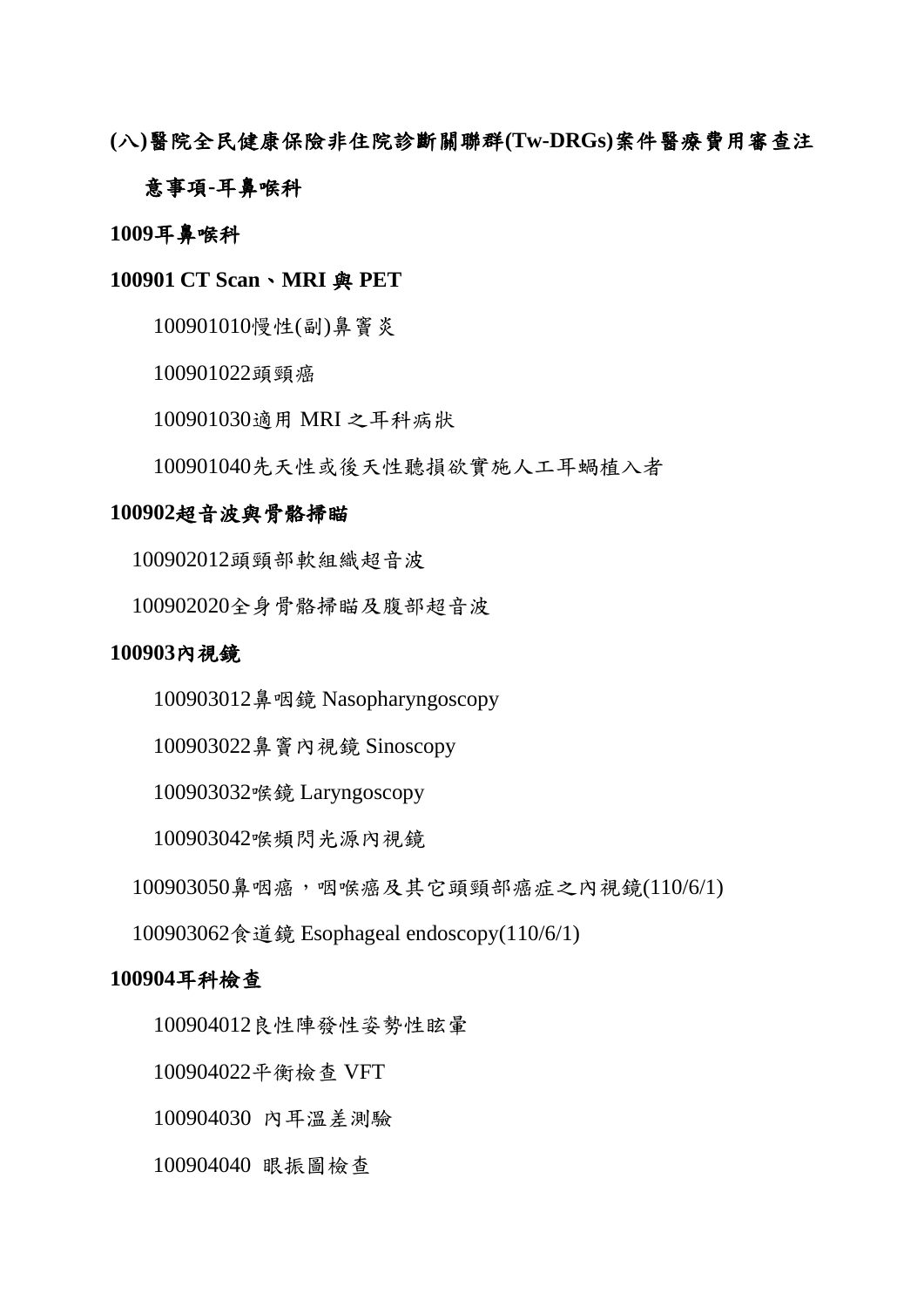平衡檢查(VFT)、內耳溫差測驗、眼振圖檢查之檢查間隔

聲場聽力檢查 Sound field test

100904072 Audiometric Studies

成人聽性腦幹反應檢查 ABR Study

## 鼻科檢查

100905012 Rhinomanometry (RMM)及 acoustic rhinometry (AR)

鼻竇超音波檢查 Sinus echo

嗅覺檢查 Olfaction Test

100905042刪除(109/5/1)

#### 耳鼻喉、頭頸外科處置

100906012耳鼻喉局部治療

鼻息肉切除術

蒸氣或噴霧吸入治療

鼻填塞

鼻出血處置

耳垢取出

複雜異物取出

藥物燒灼

呼吸道抽吸

頭頸部感染或術後感染處理

執行兩種以上處置

其他耳鼻喉囊腫之穿刺或引流(54043C)(111/5/2)

#### 耳鼻喉、頭頸外科手術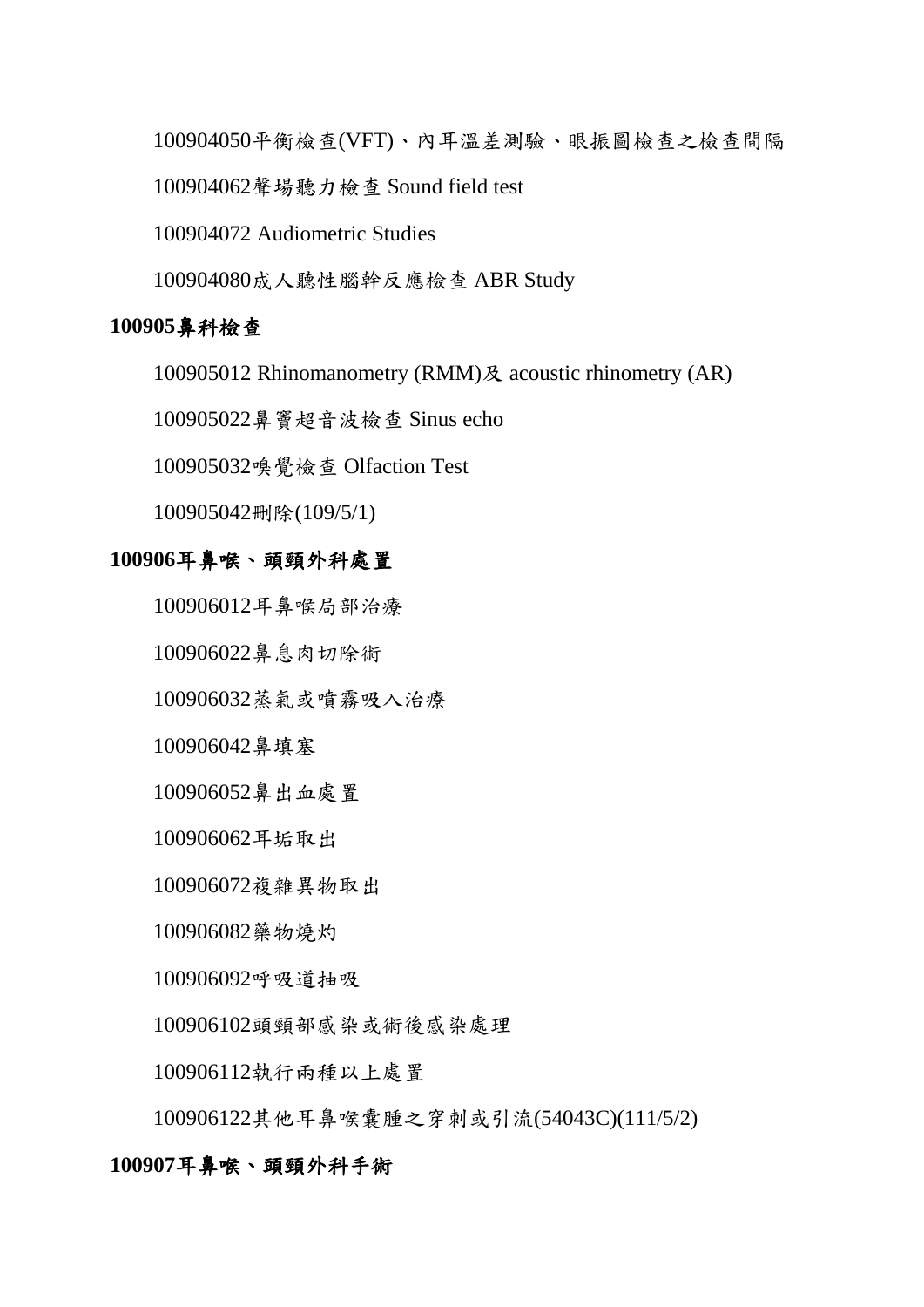耳鼻喉科顯微鏡手術

多項手術申報方式,依全民健康保險醫療服務給付項目及支

付標準第二部第二章第七節手術通則規定辦理。(102/3/1)

 $(106/12/1)$ 

中耳炎及鼻竇炎手術之麻醉

兩耳手術

外耳道異物除去術

翼管神經切除

頭頸部癌症手術

耳鼻喉部手術使用雷射手術

以雷射施行下鼻甲手術

腮腺切除術 parotidectomy

聽小骨重建術

顯微鏡下鼓膜切開術,併鼓室通氣管插入

施行鼻竇內視鏡手術 endoscopic sinus surgery

鼻中膈鼻道成形術、鼻雷射手術

整形美容之鼻成形術

100907162 Eagle syndrome 手術

Auricle pseudocyst

懸壅垂軟腭咽喉整形術

鼓室內注射類固醇

喉內視鏡顯微手術

高頻熱凝療法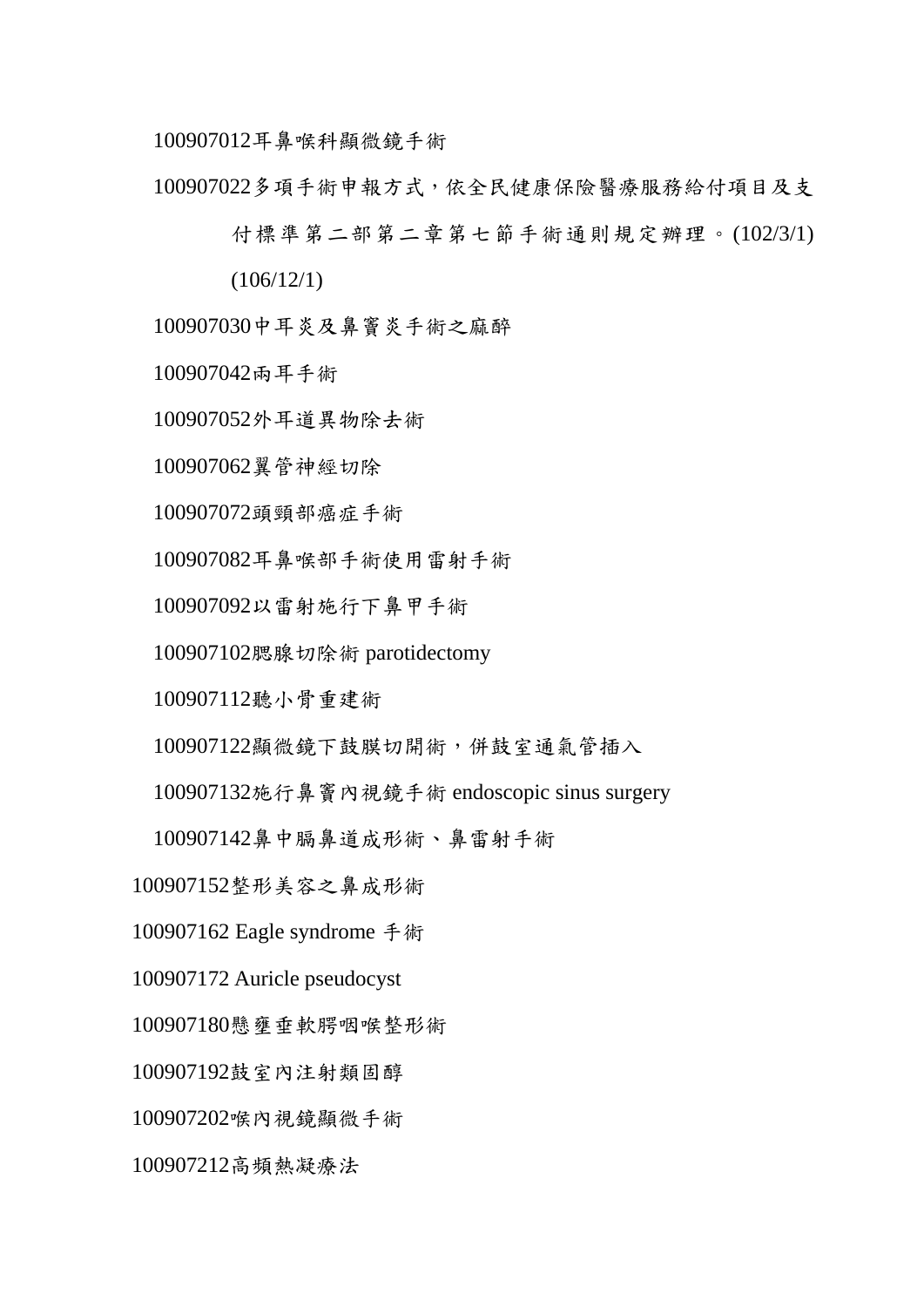# 耳鼻喉、頭頸外科用藥

100908011類固醇鼻噴劑

抗組織胺

化痰藥物

抗生素

口服液劑

抗微生物製劑

100908071 Laryngopharygeal reflux (LPR)藥物治療

耳鼻喉科製劑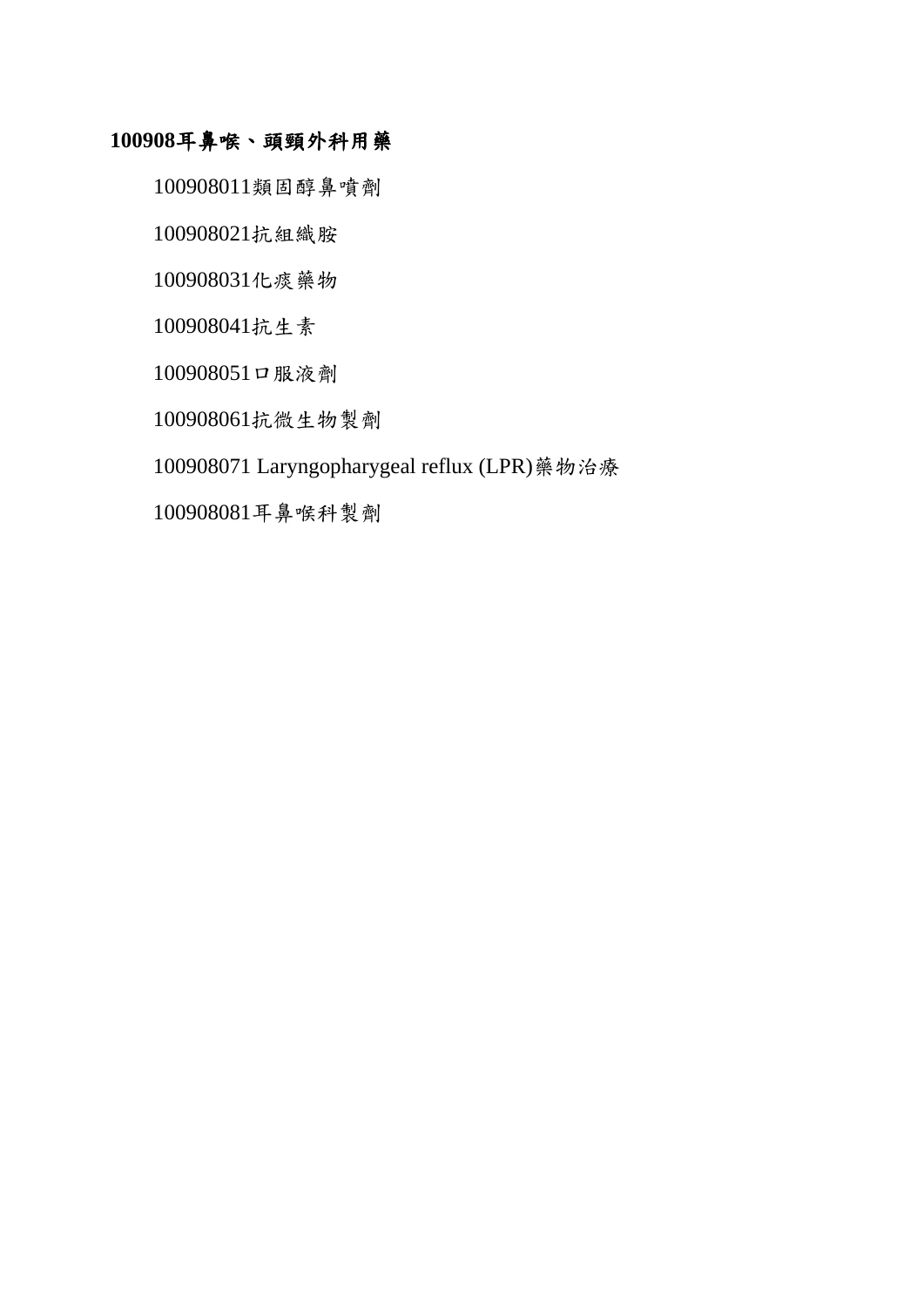#### **100901 CT Scan**、**MRI** 與 **PET**

100901010以診斷慢性鼻竇炎(chronic rhinosinusitis, CRS)為目的者,應以理

學檢查及病史為依據,若有需要執行 Sinus CT Scan, 需於病歷 詳述理由。(106/8/1)

- 100901022 頭頸癌:依專業判斷決定, CT Scan 或 MRI 可用於評估治療前 之分期(Staging)、治療後之追蹤檢查,病歷應詳盡記載病情發現 及適應症。PET 可使用於如下情況:(106/8/1)
- 100901022-01分期:評估腫瘤之期別。
- 100901022-02治療:評估腫瘤對治療之反應,擬改變治療方式時。

100901022-03懷疑復發或再分期:使用於患者已接受一階段之正統治療後,

偵測疑似有復發或轉移及評估復發之程度,惟不得用於例行 之追蹤檢查。

100901022-04以上各階段須符合:經 CT Scan、MRI、核子醫學掃瞄等檢查 仍無法分期者,或認定 CT Scan、MRI 等檢查不足以提供足夠 資訊以供治療所需者,且須於病歷中說明施行 PET 之必要性 理由。

100901022-05配合腫瘤治療計畫者方得以 PET 作為療效評估項目,未有後

續積極處置計畫者,不得施行。

100901030耳科病人有下列臨床狀況時,可予以適度安排 CT 或 MRI Study:

(106/8/1)

100901030-01 ABR 懷疑耳蝸後病變 retrocochlear lesion。

100901030-02單側聽損 PTA 2-4k loss 大於65dB。

100901030-03 Poor SDS (not compatible with SRT),或有 rollover 現象者。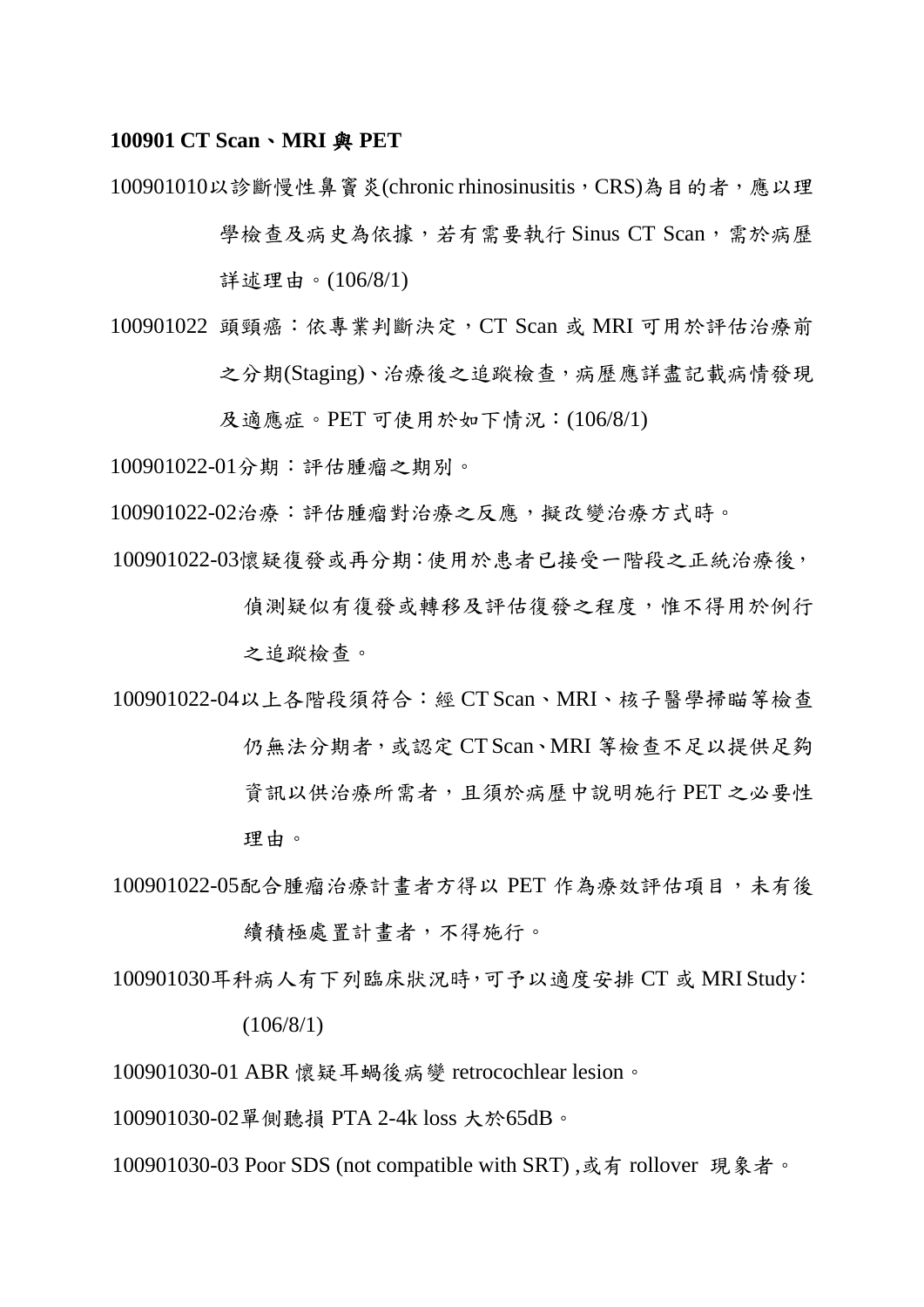100901030-04 Neurological focal sign present, trigeminal neuralgia, facial numbness, or hemi-facial spasm。

100901030-05先天性聽損懷疑有 cochlear nerve deficiency。

100901030-06脈動性耳鳴 Pulsatile tinnitus。

100901030-07 Any unusual vertigo pattern or central nystagmus pattern。

100901030-08懷疑乳突(mastoid),內耳迷路(labyrinthine),岩骨部(petrous)或 顱內(intracranial)感染者。

100901030-09懷疑其他耳內良性、惡性腫瘤,如 ear cancer, facial nerve schwannoma, glomus tumor, cholesterol granuloma etc ·

100901030-10 Suggestion from referring neurologist /neurosurgen。

100901040先天性或後天性聽損欲實施人工耳蝸植入者,可予以適度安排

CT 及 MRI Study,需於病歷詳述理由。(106/8/1)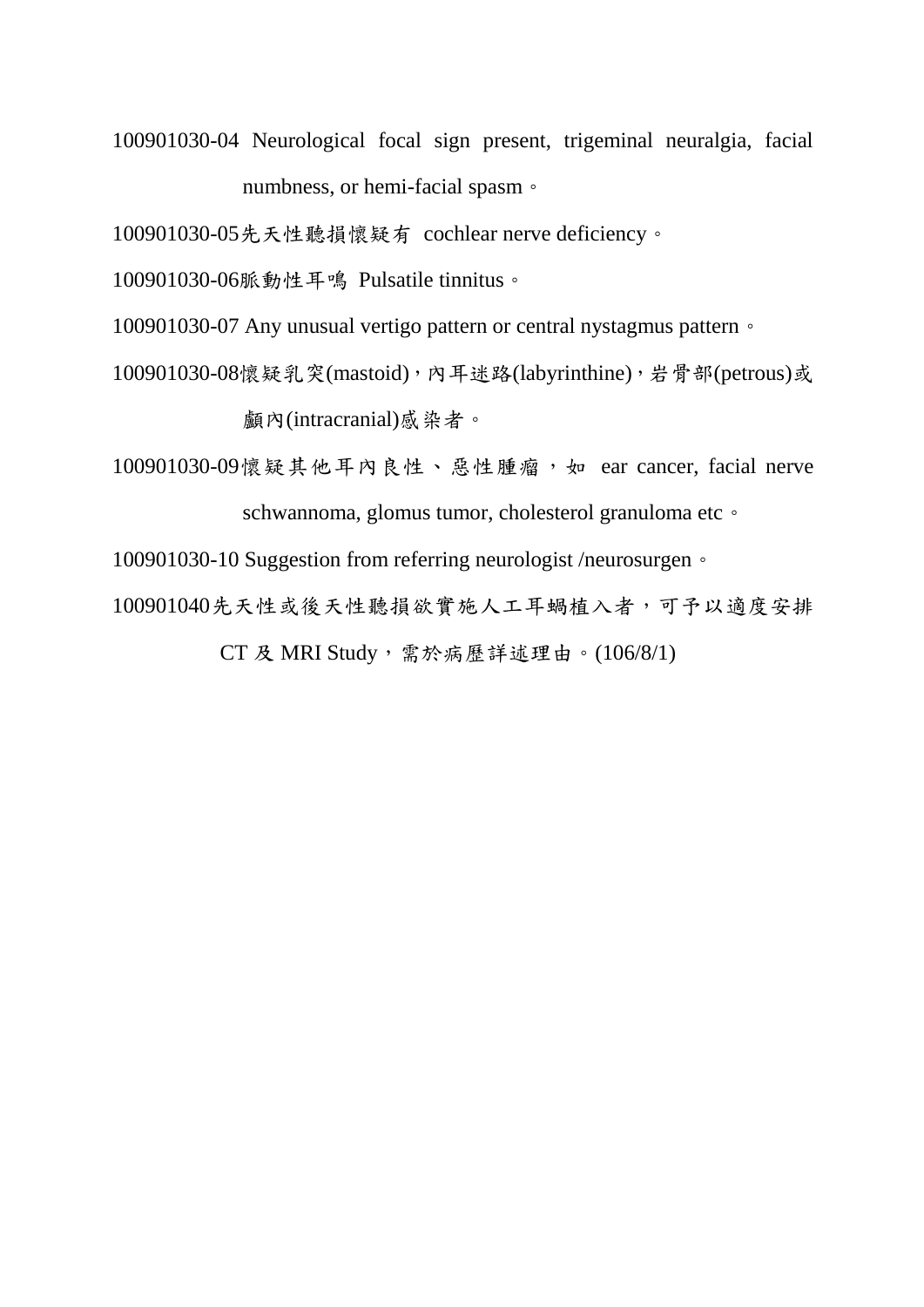### **100902**超音波與骨骼掃瞄

100902012頭頸部軟組織超音波(19012C):(106/6/1)

100902012-01可用於甲狀腺腫瘤、唾液腺腫塊、頸部腫塊、術後及電療後追

蹤者。若同時執行 ultrasound-guided fine-needle aspiration 時得

另申報 thyroid puncture (29011C)。

100902012-02若於3個月內再次申報頭頸部軟組織超音波(19012C)或 thyroid puncture (29011C), 需於病歷詳述理由。

100902020 全 身 骨 骼 掃 瞄 (whole body bone scan) 及腹部超音波 (whole abdomen sonography) (106/8/1)

100902020-01頭頸部癌症治療前之 staging studies。

100902020-02頭頸癌患者治療後之追蹤檢查,經臨床評估必要時每年得申報 一次。

100902020-03病人有新的狀況,臨床上懷疑有轉移,病歷宜詳盡記載病情及

其發現。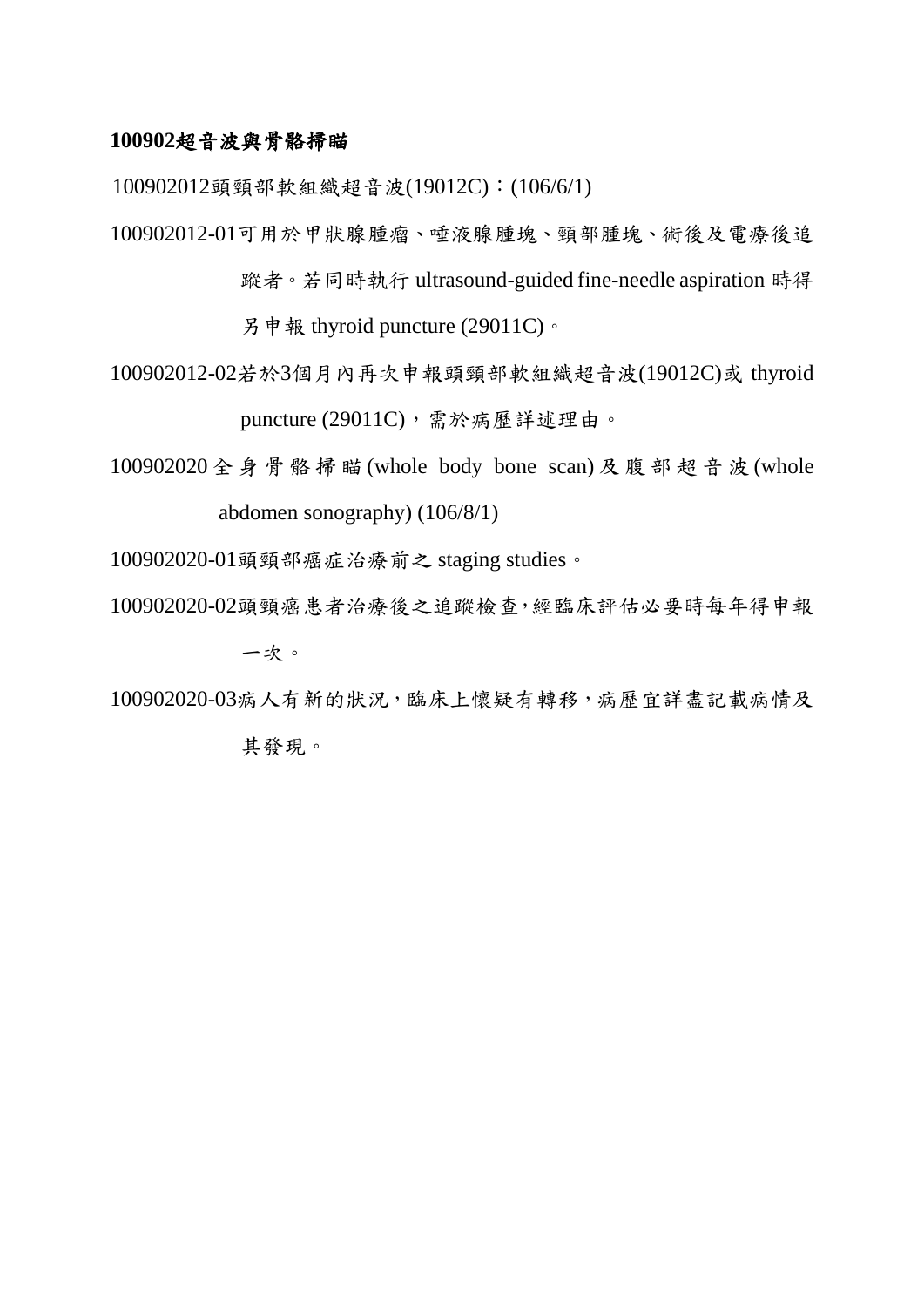#### **100903**內視鏡

100903012鼻咽鏡 Nasopharyngoscopy (28002C):

100903012-01可用於診斷鼻腔、鼻竇或鼻咽、下咽、聲帶疾病、不明頸部腫

塊、上消化呼吸道功能性障礙,或因病人有嘶聲症狀、強烈喉 反射,或解剖結構異常無法執行間接反射鏡檢查者。(99/7/1) (106/8/1)

100903012-02送審時需檢附當次檢查之手繪或影像圖片報告。(109/5/1)

100903022鼻竇內視鏡 Sinoscopy (28003C):

100903022-01 可用於診斷鼻竇疾病,內視鏡鼻竇功能手術 (functional endoscopic sinus surgery, FESS)手術前得申報1次, 手術後3個

月內最多申報3次。(97/5/1)(100/1/1) (106/8/1) (109/5/1)

100903022-02送審時需附當次檢查之手繪或影像圖片報告。(109/5/1)

100903032喉鏡 Laryngoscopy (28004C):

100903032-01可用於診斷咽喉疾病。

100903032-02送審時需附當次檢查之手繪或影像圖片報告。(109/5/1)

100903032-03不得同時申報喉頻閃光源內視鏡(28005B)。

100903042喉頻閃光源內視鏡 Stroboscopy (28005B):

100903042-01治療前、後可各申報1次;需追蹤者,每二個月得申報1次。 100903042-02送審時需檢附聲門打開及關閉,與粘膜移動波相片,不一定要

有聲帶波動之描述分析。

100903042-03不得同時申報喉鏡(28004C)。

100903050鼻咽癌,咽喉癌及其它頭頸部癌症之內視鏡:診斷(含切片)時,

得申報1次;治療中得申報3次;治療後之追蹤以1個月得申報1次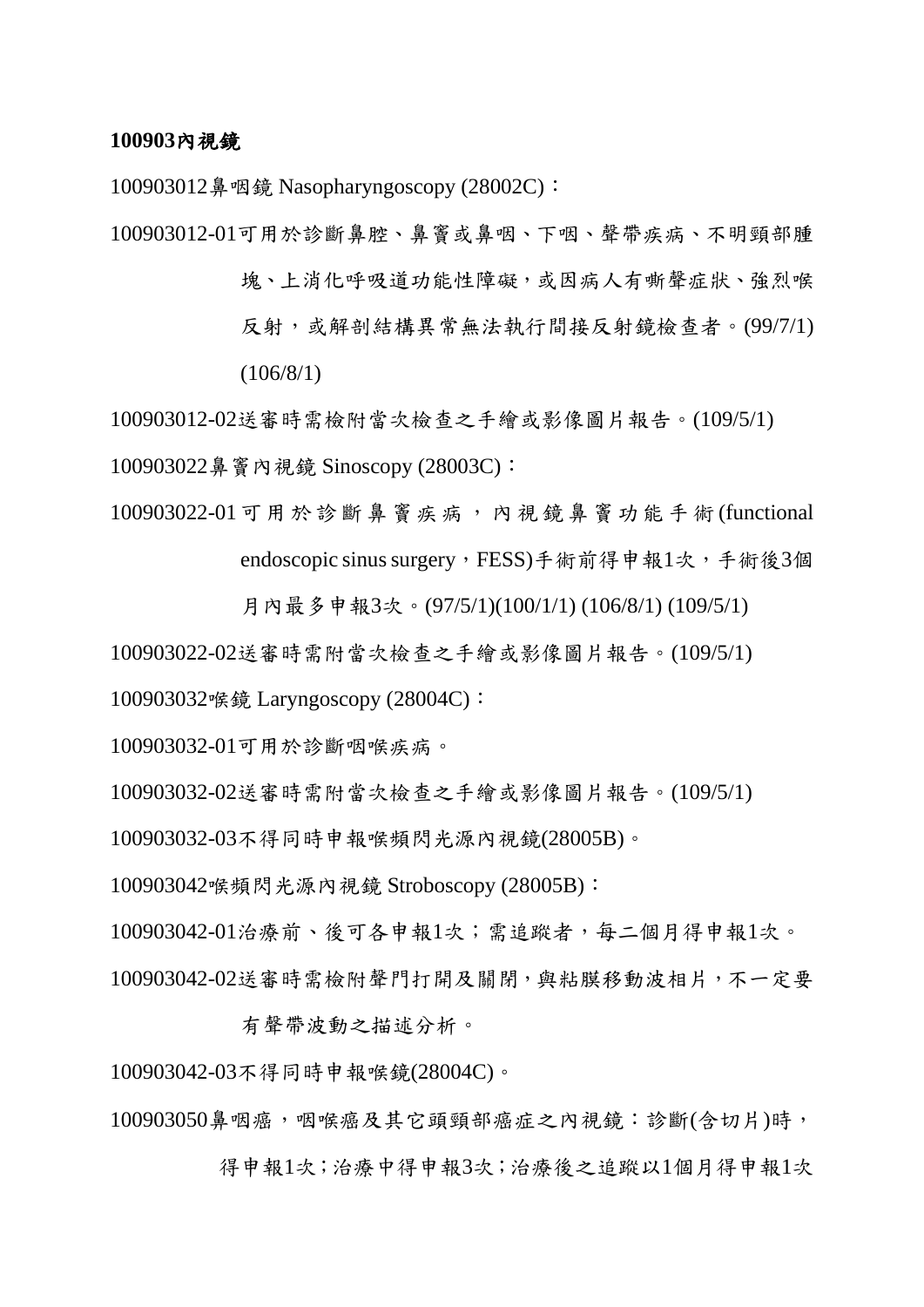為原則,若有出血、鼻竇感染、頭頸部有(1)放射性骨壞死、(2) 牙關緊閉及(3)手術後解剖位置改變者等特殊狀況,每月得增加 執行1次,且應詳細敘明病情並檢附影像報告。(109/5/1) (110/6/1) 100903062食道鏡 Esophageal endoscopy(28015C):(110/6/1)

100903062-01送審應檢附資料:

a.手術、處置報告內容應包含以下描述:

(a)鼻咽對稱性。

(b)舌根、下咽、喉部結構對稱性。

(c)聲門運動是否正常。

(d)食道入口。

(e)下食道括約肌、粘膜狀態。

(f)食道粘膜病灶與距離(距鼻孔)。

(g)其他特定病灶。

b.檢附文字報告及圖片(手繪或影像皆可)。

100903062-02申報頻率:頭頸癌或其他癌症病人於治療前(一次)、治療後每

半年一次得追蹤五年,如須增加頻率需於病歷載明理由。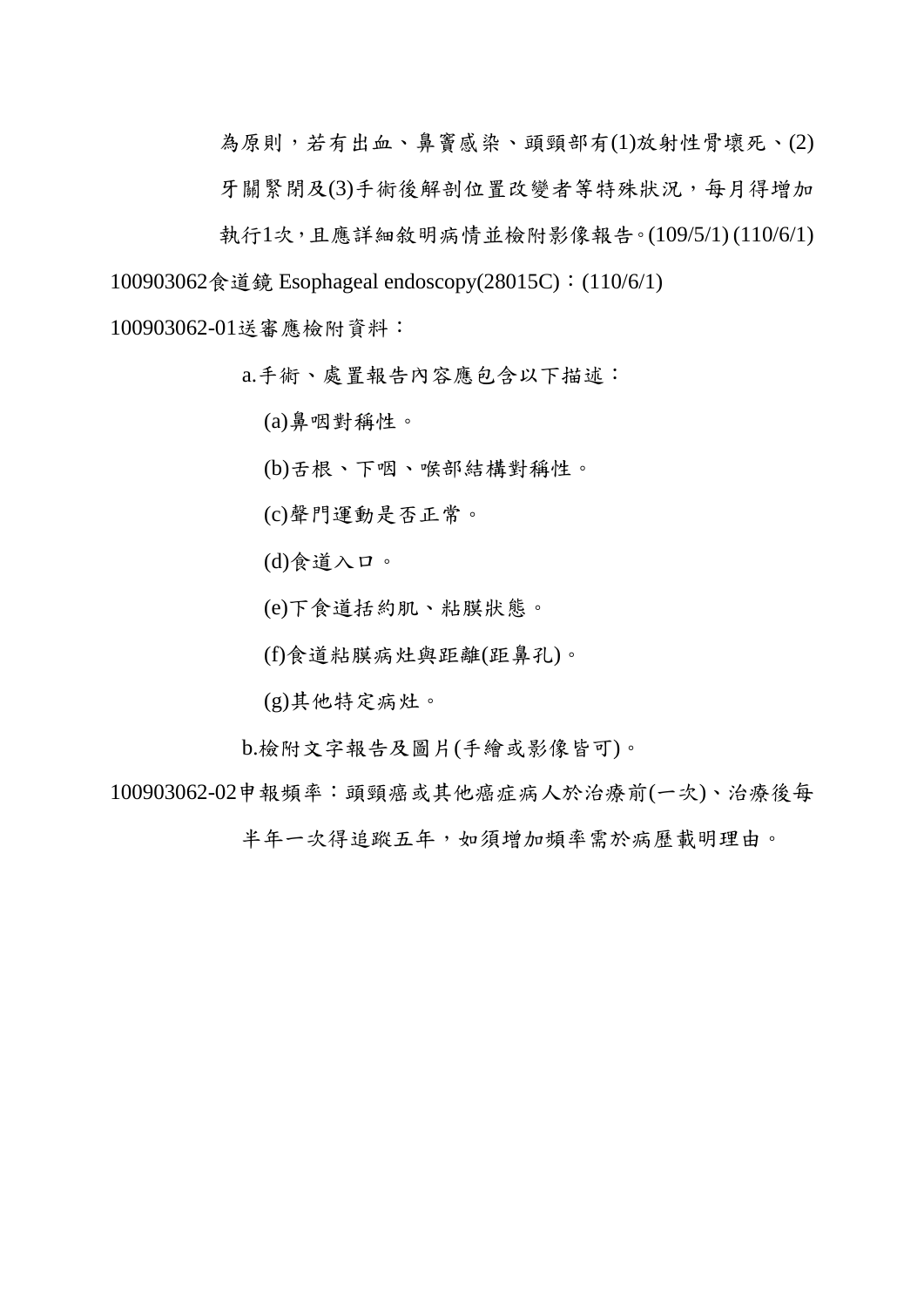#### **100904**耳科檢查

- 100904012 良 性 陣 發 性 姿 勢 性 眩 暈 (Benign paroxysmal positional vertigo, BPPV) 施予 reposition of canalith 得申報耳石復位 術 canalith repositioning procedure (54044C), 送審時需檢 附治療紀錄。(106/8/1)
- 100904022前庭平衡檢查 VFT (22017C):包括自發眼振、頭位眼振、 頭位變換眼振、搖頭眼振檢查、姿勢反射檢查、四肢偏倚 檢查、踏步測驗、單腳站立測驗,Nann 氏測驗、Romberg 測驗,主要檢測前庭眼反射、前庭脊髓反射。VFT 檢查應 依照全民健康保險醫療服務給付項目及支付標準表上之 規定項目。(102/3/1)(109/5/1)(111/5/2)
- 100904030 內耳溫差測驗,乃迷路刺激檢查,利用冷熱水或冷熱空氣 灌入外耳道,須記載眼振的方向、頻率、持續期間。新的 自動化眼振儀,內耳溫差試驗以眼振圖像呈現(包括眼振 的方向、頻率、持續期間),可直接印出內耳溫差試驗結果 的圖像作為內耳溫差試驗的報告。(106/1/1)
- 100904040 眼振圖檢查是眼球運動的檢查,並非一般的前庭功能檢查, 此須特殊儀器。包括視標追跡檢查,追視測驗,跳視測驗、 視運動眼振檢查、視過抑制測驗。若 部份新的自動化眼振儀無法記錄視運動後眼振檢查,視覺 抑制測驗,可只作前面部份(包括視標追跡檢查,追視測驗, 跳視測驗、視運動眼振檢查)即可。(106/1/1)

100904050 若病情穩定,前庭平衡檢查(VFT)、內耳溫差測驗、眼振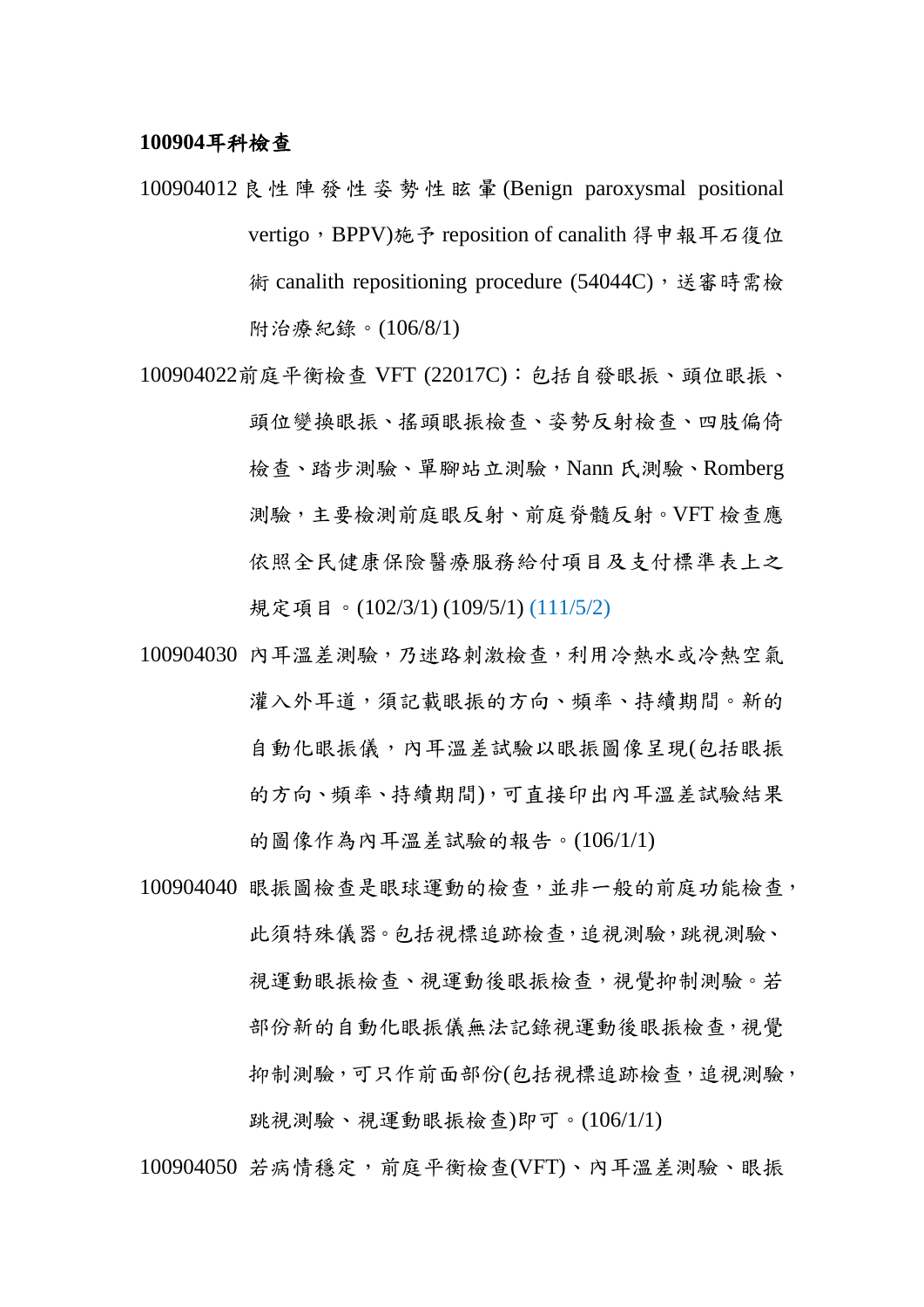圖檢查,兩次檢查之間隔需至少三個月,若有病情加重或

變化需要再追蹤則不在此限。(103/6/1) (106/8/1) (111/5/2)

100904062聲場聽力檢查 Sound field test (22008B)得申報用於無法使

用純音聽力檢查 Pure tone audiometry;PTA (2200lC)之病

人及須測試配戴助聽器或安裝人工電子耳之病人。  $(106/8/1)$ 

100904072 Audiometric Studies (106/8/1)

100904072-01中耳或內耳疾病初診時,經理學檢查後,如有必要,得 申報 Complete Audiometric Studies (PTA + SRT + SDS

 $\ddot{\text{g}}$  PTA + tone decay test + stapedial reflex decay test)  $\circ$ 

耳鳴病人初診時,如有必要,得加做耳聲傳射檢查,

前述情境,需於病歷詳實紀錄理由與發現。

100904072-02中耳術後穩定下,於1個月、3個月、6個月、1年追蹤聽 力,以執行 PTA 及 SRT 檢查為原則。

100904072-03追蹤急性聽力障礙於住院期間可每二日執行一次 PTA。

100904072-04追蹤波動性聽力障礙(Meniere's disease, AIED, Basilar

Migraine, PF) 時, 可執行 Complete Audiometric Studies。

包括骨導聽力及氣導聽力。

100904080成人聽性腦幹反應檢查 ABR Study 前,應先做 PTA study,

如有下列任一情況再做 ABR:(106/8/1)

100904080-01雙耳聽力不對稱。

100904080-02單側耳鳴(即使聽力正常)。

100904080-03 Facial palsy(Ramsay-Hunt syndrome)。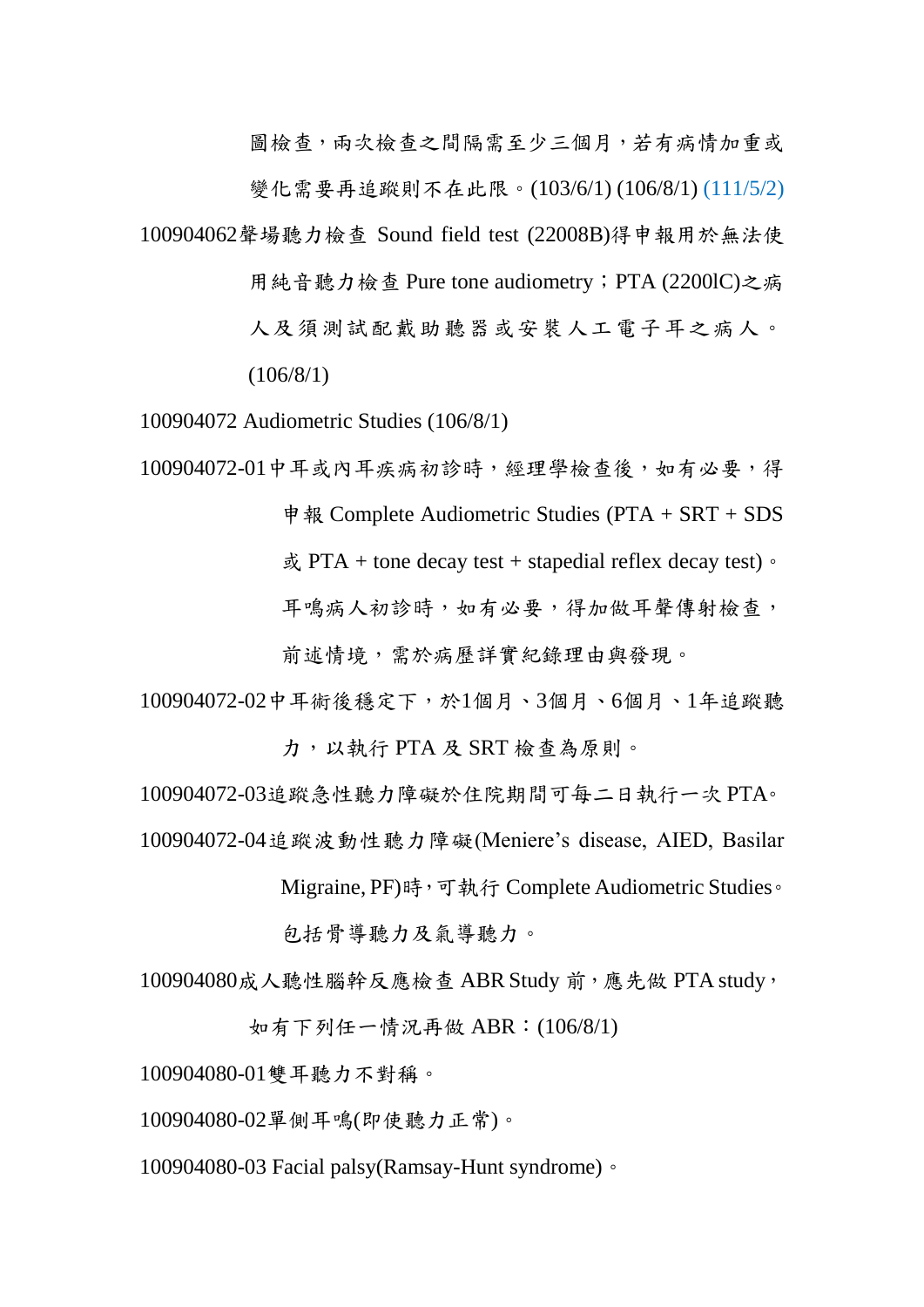100904080-04懷疑詐聾。

100904080-05 Vertigo, R/O central lesion。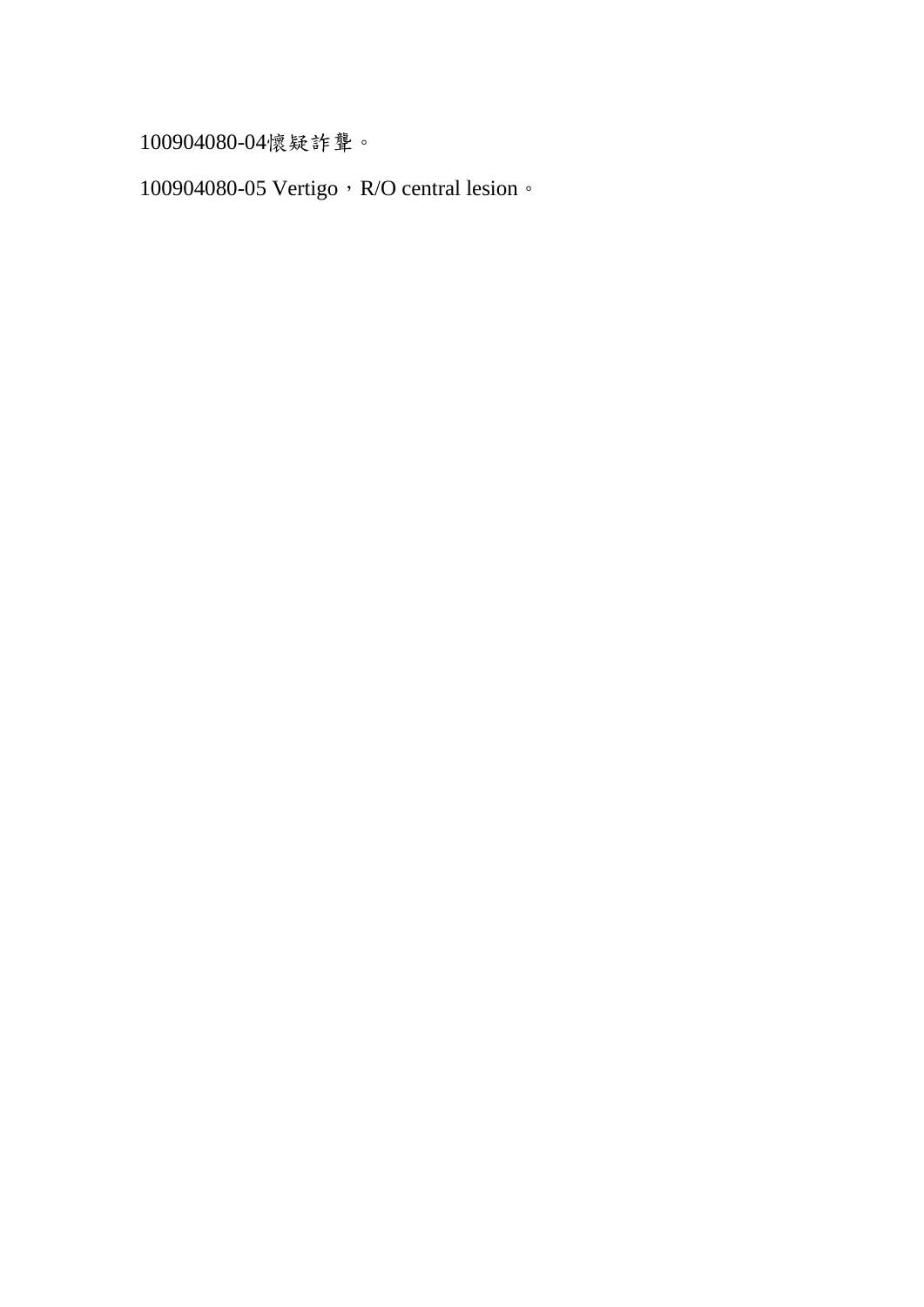#### **100905**鼻科檢查

100905012鼻阻壓檢查 Rhinomanometry (RMM)及聲波鼻腔測量儀 acoustic rhinometry (AR)(申報鼻阻壓計檢查54025C,送審

時需附檢查報告):(106/8/1)

100905012-01病人主訴鼻塞時,需客觀依據。

100905012-02手術前後鼻塞程度之比較。

100905012-03長期使用藥物治療,欲追蹤病人鼻塞狀況時。

100905022鼻竇超音波檢查 Sinus echo(申報19004C,送審時需附檢查

報告):(106/8/1)

100905022-01病人主訴後鼻漏或鼻蓄膿時。

100905022-02當懷疑有上頷竇內病變時。

100905022-03手術前後鼻竇內情況之追蹤。

100905022-04長期使用藥物治療,欲追蹤病人上頷竇狀況時。

100905032嗅覺檢查 Olfaction Test (申報54026B, 送審時需附檢查報

告) (106/8/1)

100905032-01病人主訴嗅覺異常時。

100905032-02手術前後嗅覺情況之追蹤。

100905032-03長期使用藥物時,欲追蹤病人嗅覺改善程度時。

100905042刪除(109/5/1)

100905042-01刪除(109/5/1)

100905042-02刪除(109/5/1)

100905042-03刪除(109/5/1)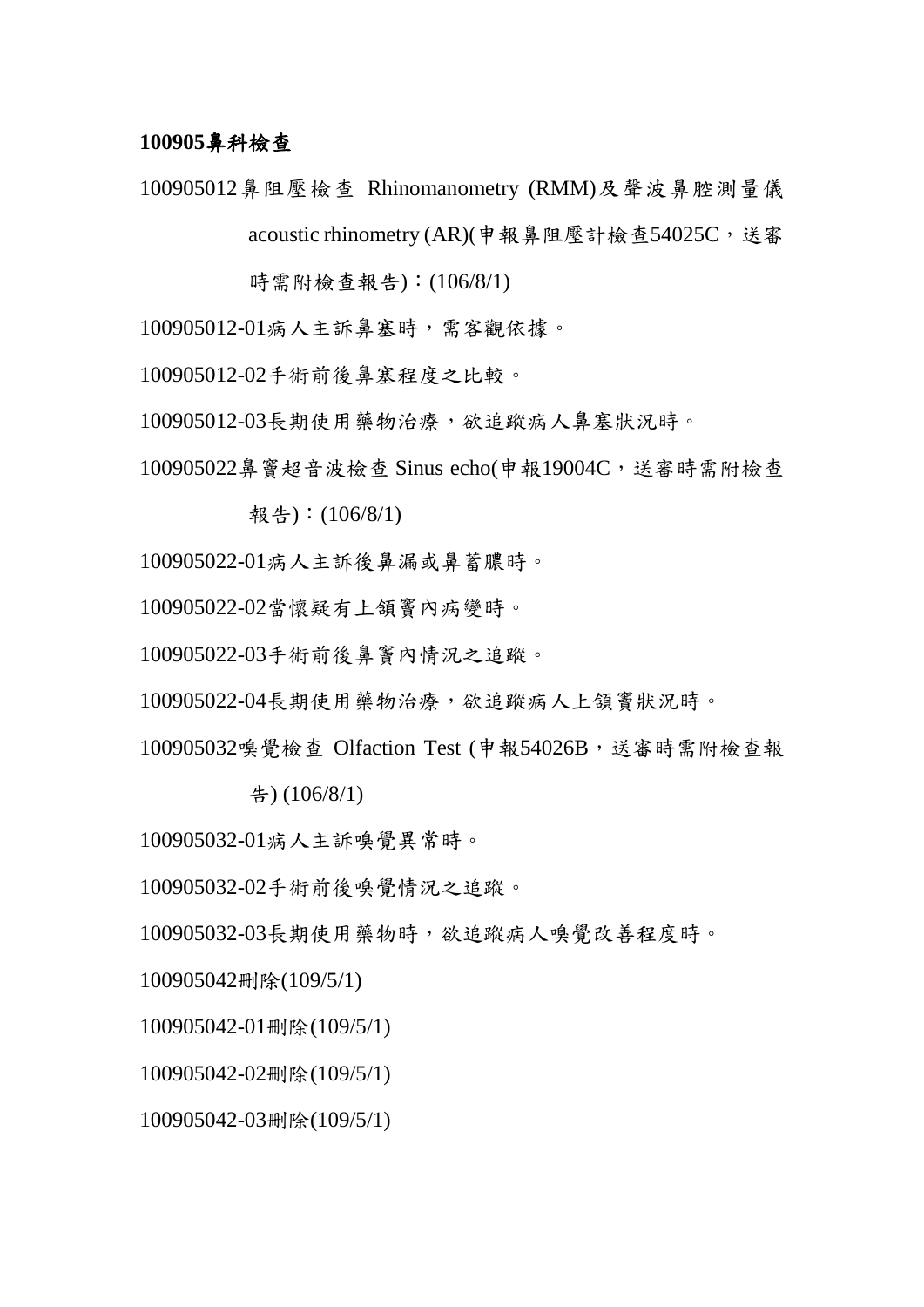#### **100906**耳鼻喉、頭頸外科處置

- 100906012耳鼻喉局部治療【膿或痂皮之取出或抽吸 Removal or suction of abscess or crust (54019C)、傷口處置及換藥 Wound treatment and change dressing(54027C)、耳部雙側膿 或痂皮之取出或抽吸 Removal or suction of abscess or crust, bilateral ear(54037C)、耳部雙側傷口處置及換藥 Wound treatment and change dressing bilateral ear(54038C) **]**: (97/5/1)(99/7/1)(100/1/1)(102/3/1) (106/8/1)
- 100906012-01應符合全民健康保險醫療服務給付項目及支付標準規 定之適應症,並有相關之設備。
- 100906012-02一般案件單純局部噴灑藥物,包含於相關診療費內,不 另行給付。
- 100906012-03須在有膿汁或痂皮之取出與抽吸及局部塗藥之條件下, 方得列報該等處置項目,且須於病歷上詳實紀錄發現或 繪圖備查。
- 100906012-04如病情需要,雖已申報 sinoscope 或 nasopharyngoscope, 可另報耳鼻喉科治療。

100906012-05僅能擇一申報。

100906022鼻及鼻竇炎併有鼻息肉,施行 FESS 後,有些病人極易復 發且長滿鼻息肉,於門診施行鼻息肉切除時,可申報鼻息 肉切除術 polypectomy, single or multiple(65001C 或 65002C),但須有手術紀錄。(106/8/1)

100906032蒸氣或噴霧吸入治療-每次(57021C) 需符合下列任一病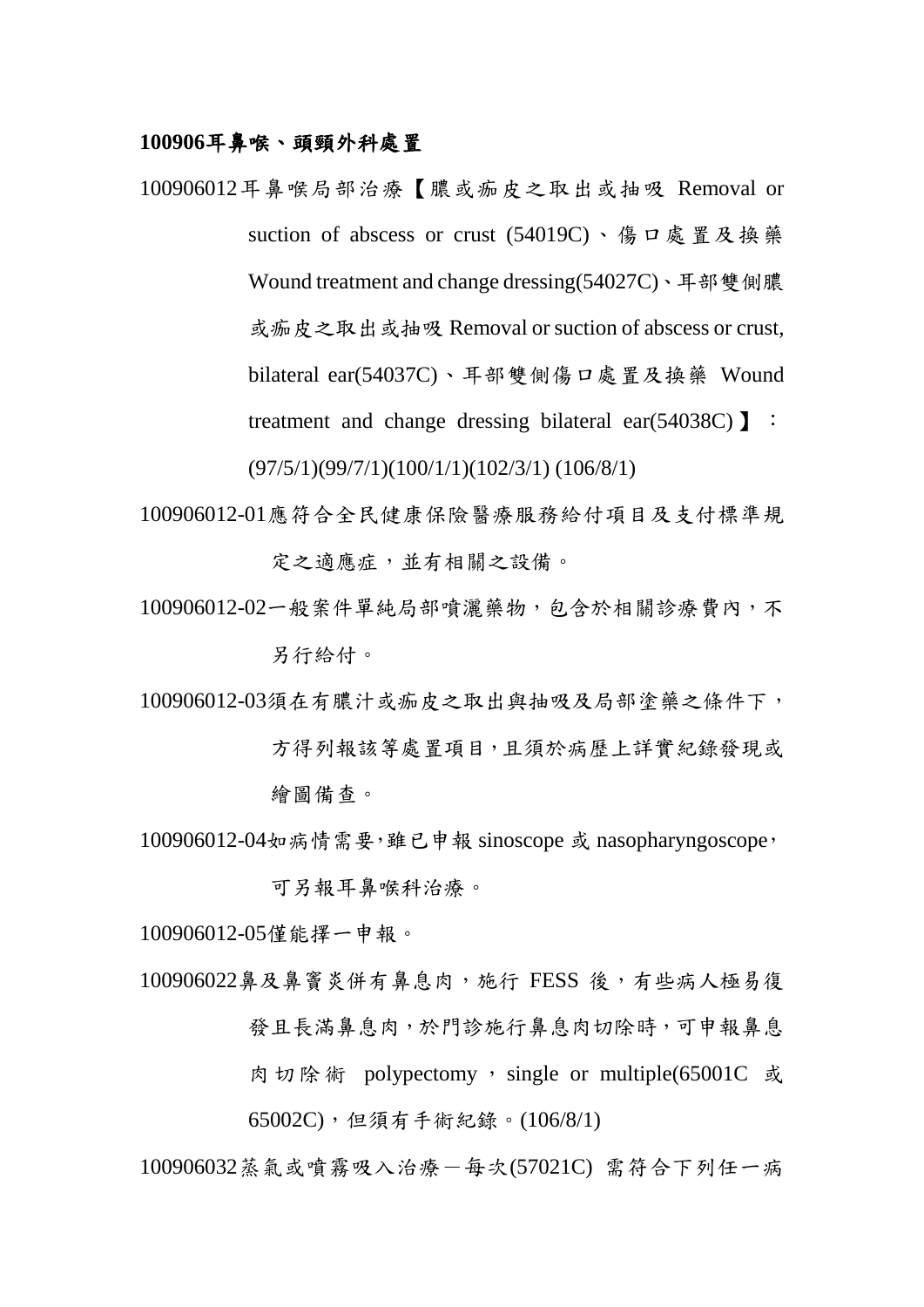狀:電療中或後、急性聲帶炎、急性支氣管炎、喉部癌症、 氣喘及鼻填塞中之病人。濕氣吸入治療(57007C) 依全民 健康保險醫療服務給付項目及支付標準第二部第二章第 六節規定,限申報於人工氣道者,使用呼吸器者不得申報。 (106/8/1)

- 100906042鼻部手術中併行之鼻填塞,含於手術費內,不另給付。鼻 部手術後若發生術後大出血,得另行申報。如申報案件異 常,審查醫師應加強審核。鼻填塞物取出,可以申報鼻填 塞物取出項目54023C。(102/3/1)
- 100906052 鼻出血(Epistaxis)處置:(106/8/1)
- 100906052-01鼻前部出血得申報 simple epistaxis, anterior (54010C), 若 使 用 cauterization 來 止 血 得 申 報 intranasal cauterization (54013C), 若使用 anterior nasal packing 來 止血得申報54021C(nasal packing,anterior),但需於病歷 清楚記載。
- 100906052-02 鼻 後 部 出 血 得 申 報 complicated epistaxis, posterior (54011C),若使用 anterior nasal packing 來止血得另加 申報 nasal packing, anterior (54021C), 若使用 posterior nasal packing cauterization 來止血,得另申報 nasal packing, posterior (54022C), 但需於病歷清楚記載。

100906052-03鼻手術抽紗後 epistaxis、鼻部術後出血,應依實際處置 及病況申報,並於病歷詳實記載。

100906062雙側耳垢取出得申報2次54001C,單側耳垢取出得申報1次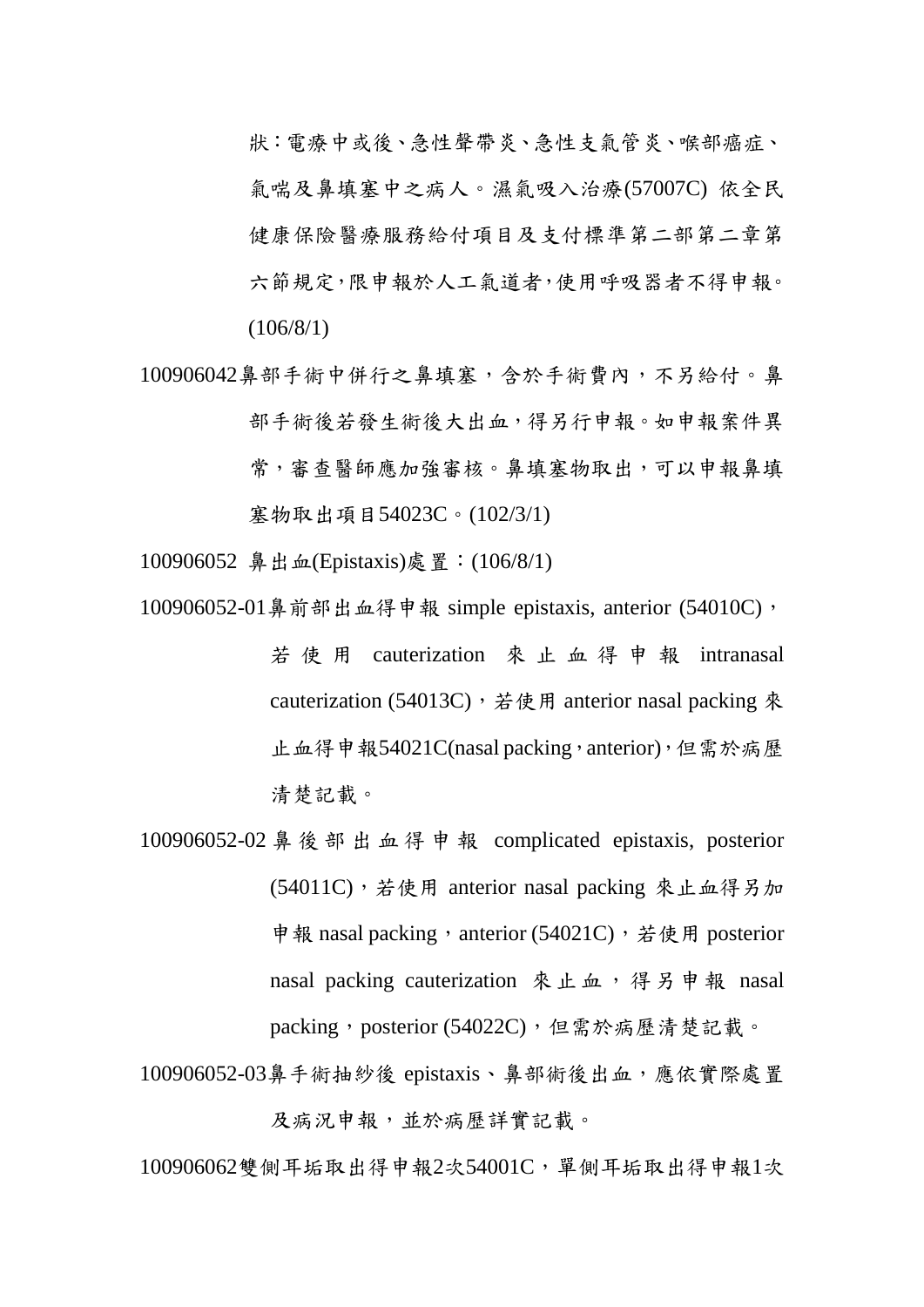54001C。 (106/8/1)

100906072複雜異物取出(54004C):(106/8/1)

- 100906072-01適用耳鼻咽喉部位有困難異物病人,病歷需詳實述明理 由。
- 100906072-02若病人咽反射太強,需以 fiberscopic guidance 進行異物 取 出 , 除 申 報 54004C 外 , 得 再 申 報 nasopharyngoscopy(28002C),或直接申報內視鏡喉頭異物 取出術(54018C)。

100906082簡單藥物燒灼(51007C)適用於治療口腔、咽喉潰瘍。若獨立 病灶≥2 處,或單一病灶直徑超過直徑1公分,得申報複 雜藥物燒灼治療(51008C)。(106/8/1)

100906092上下呼吸道因分泌物阻塞,為改善其通暢度所為之抽吸治

療,得申報呼吸道抽吸(次) (47041C)。(106/8/1)

100906102頭頸部感染或術後感染病例之處理:(106/8/1)

100906102-01以申報 debridement 為原則(48004C<5cm;48005C 5-l0cm;

48006C >l0cm),應依實際處置及病況申報。

100906102-02如執行深頸部切開引流者,得申報1次深頸部切開引流

術(71023B)。

100906102-03複雜病例如多 space 或 necrotizing fasicitis,在全身麻醉 下得申報1次環咽肌切開(66026B)。

100906112因情況需要同時兩種以上處置時,依「全民健康保險醫療

費用支付標準 | 第二部第二章第六節通則五之規定辦理,

即同一手術部位或同一病灶同時施行兩種以上處置時,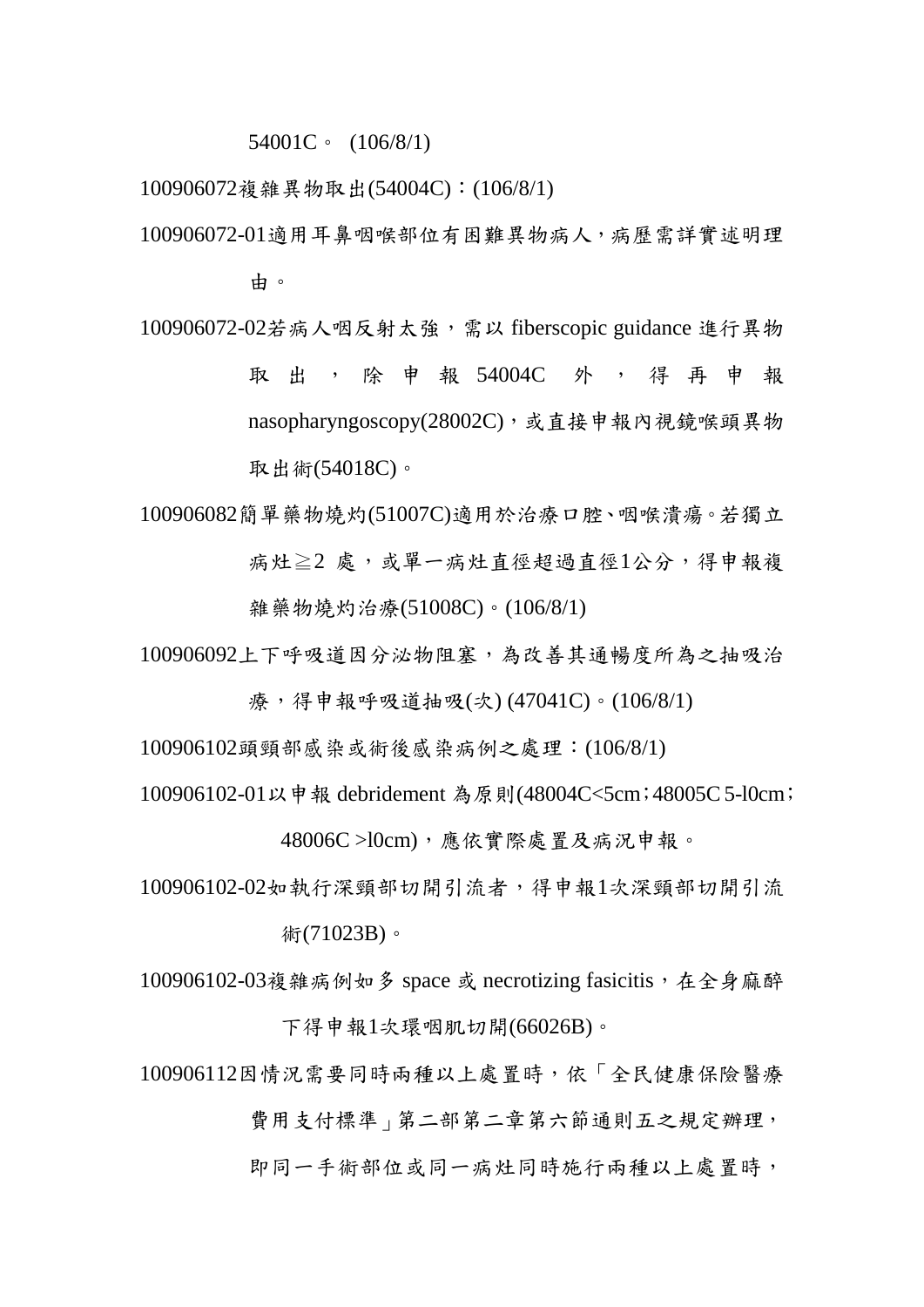按其主要處置項目所定點數計算之。(102/3/1) 100906122其他耳鼻喉囊腫之穿刺或引流(54043C)(111/5/2) 100906122-01用於下列症狀:

> a.甲狀腺囊腫或膿瘍(Thyroid gland cyst or abscess)。 b.甲狀舌骨囊腫或膿瘍(Thyroglossal duct cyst or abscess)。

> c.唾液腺囊腫或膿瘍(Salivary gland cyst or abscess)。

d.感染性淋巴結(Lymph node)。

e.耳前瘻管或膿瘍(Preauricular cyst or abscess)。

f.耳廓假性囊腫(Auricular pseudocyst or hematoma)。

g.其他頸部不明感染性腫塊(Mass)之穿刺及引流。

100906122-02應附詳細的病歴記錄及繪圖説明。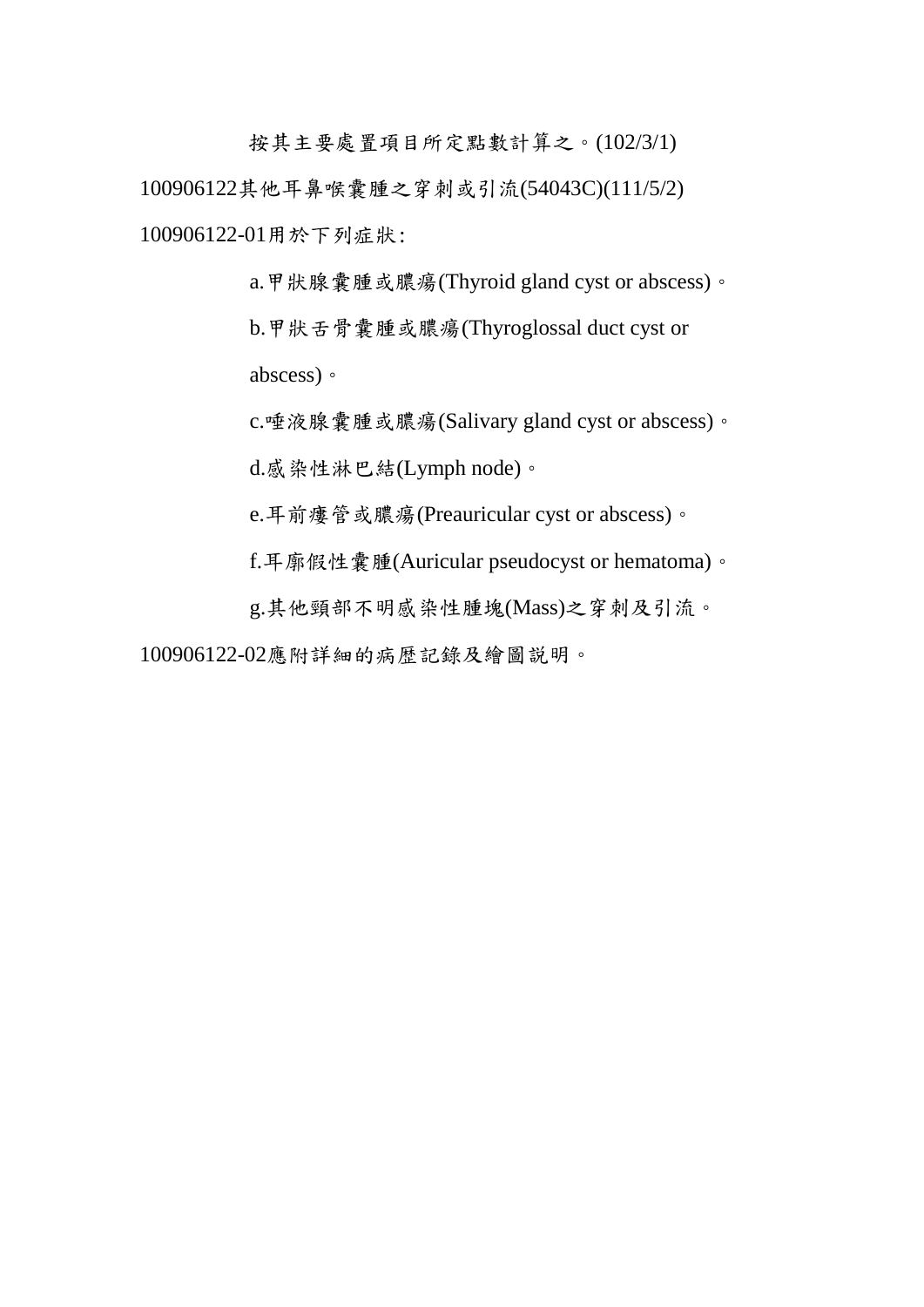#### **100907**耳鼻喉、頭頸外科手術

100907012耳鼻喉科顯微鏡手術,不得另行申報腦神經外科術中特殊

儀器使用費-精密手術顯微鏡(56019B項)(56019B項係屬

神經外科開腦項目)。

100907022多項手術申報方式,依全民健康保險醫療服務給付項目及 支付標準第二部第二章第七節手術通則規定辦理。(同一

手術野,同類手術)。(102/3/1)(106/12/1)

100907030中耳炎及鼻竇炎之手術,應尊重臨床醫師參考病人病情,

決定麻醉方式,必要時得調閱麻醉記錄單憑核。

100907042兩耳手術依全民健康保險醫療服務給付項目及支付標準第 二部第二章第七節手術通則辦理。

100907052鼻內或耳內異物(包括通氣管)入手術房使用顯微鏡得申報

「外耳道異物除去術,使用耳道鏡,並有麻醉」(84003C), 病歷上應有手術及麻醉紀錄,由專業審查判定,否則依處 置項目中,簡單或複雜異物取出申報54003C(簡易異物取 出)或54004C(複雜異物取出)。(106/8/1)

100907062以雷射、電燒或 Radiofrequency(RF, 83079B)切除翼管神經

者,不得申報翼管神經切除術(65035B),且不得申報 RF。 (106/8/1)

# 100907072頭頸部癌症之 major operation、重建手術依全民健康保險醫 療服務給付項目及支付標準第二部第二章第七節手術通 則辦理。(106/8/1)

100907082耳鼻喉部之手術如鼻甲手術(SMT)、腭咽整形手術(UPPP)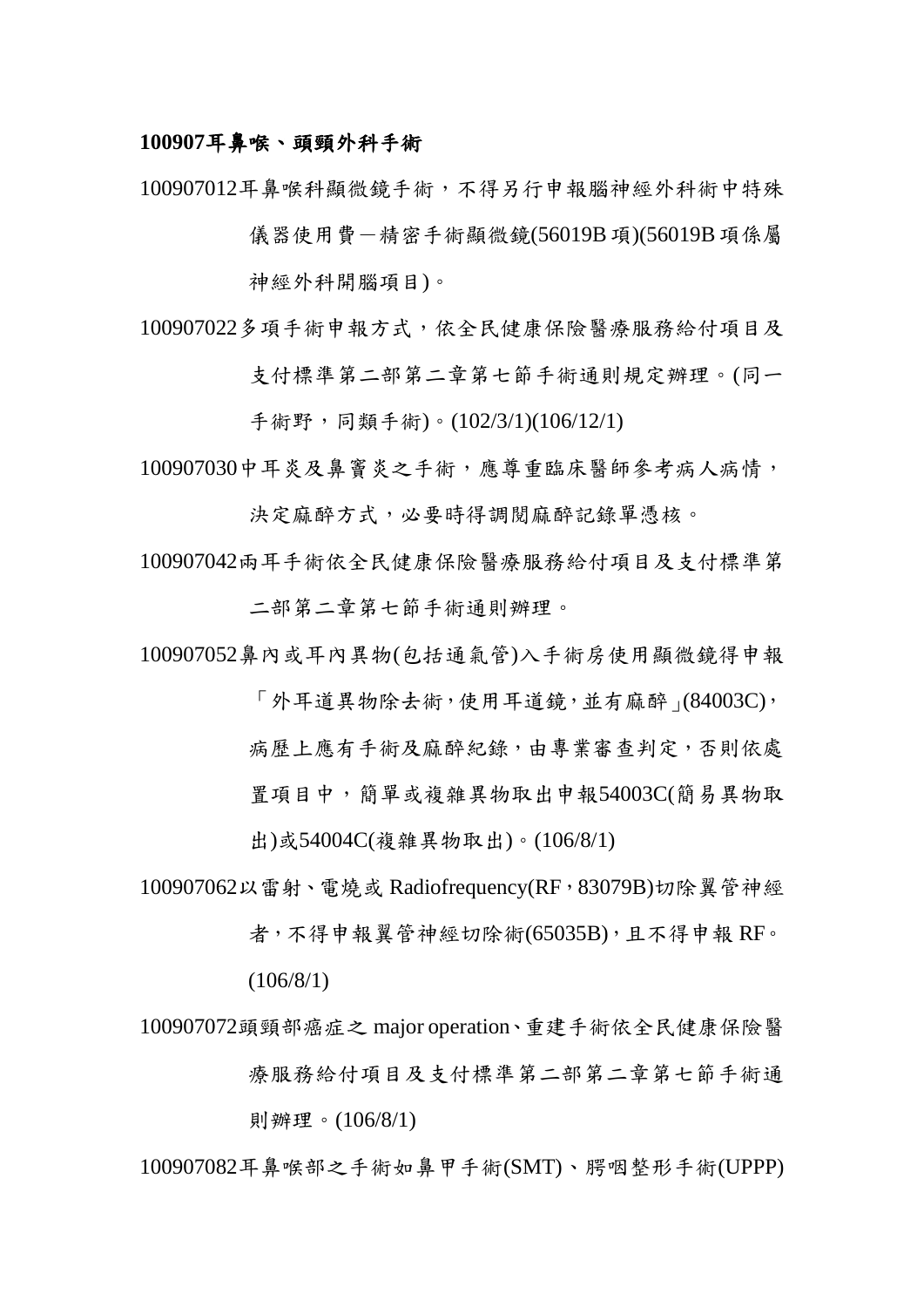使用雷射手術施行,因已有申報主手術,不應再另申報雷

射手術。(101/2/1) (106/8/1)

100907092以雷射施行下鼻甲手術:

- 100907092-01以紅外線、黏膜下電燒灼施行下鼻甲手術得申報黏膜下 透熱法(65074C)。
- 100907092-02以一般電燒灼(表面)行下鼻甲手術得申報鼻甲電燒灼  $(65003C)$

100907102腮腺切除術 parotidectomy【耳下腺腫瘤切除術 (71015B)、

腮腺切除術,全葉摘除(71019B)、腮腺切除術(71020B)】,

已包含神經分離術,不得再申報神經分離術(83030B)。

- 100907112聽小骨重建術 ossiculoplasty(84020B), TORP 及 PORP prosthesis 為特殊材料,得另行申報(FES0170142GS、 FES0270141GS)。(106/8/1)
- 100907122 Bilateral Grommet 之植入申報「顯微鏡下骨膜切開術,併 鼓室通氣管插入」(84015B)。中耳鼓室乳突手術或中耳探 查手術時,若需要同時放置中耳通氣管者(如塌陷型中耳 炎等),得同時申報「顯微鏡下骨膜切開術,併鼓室通氣管 插入」(84015B),並依全民健康保險醫療服務給付項目及 支付標準第二部第二章第七節手術通則六之規定辦理。 (106/8/1)

100907132以內視鏡方式施行鼻竇切除術:(106/8/1) (108/3/1)

100907132-01 以內視鏡方式施行全副鼻竇切除術得申報全副鼻竇切 除術 pansinusectomy (65014B) 加計鼻竇內視鏡檢查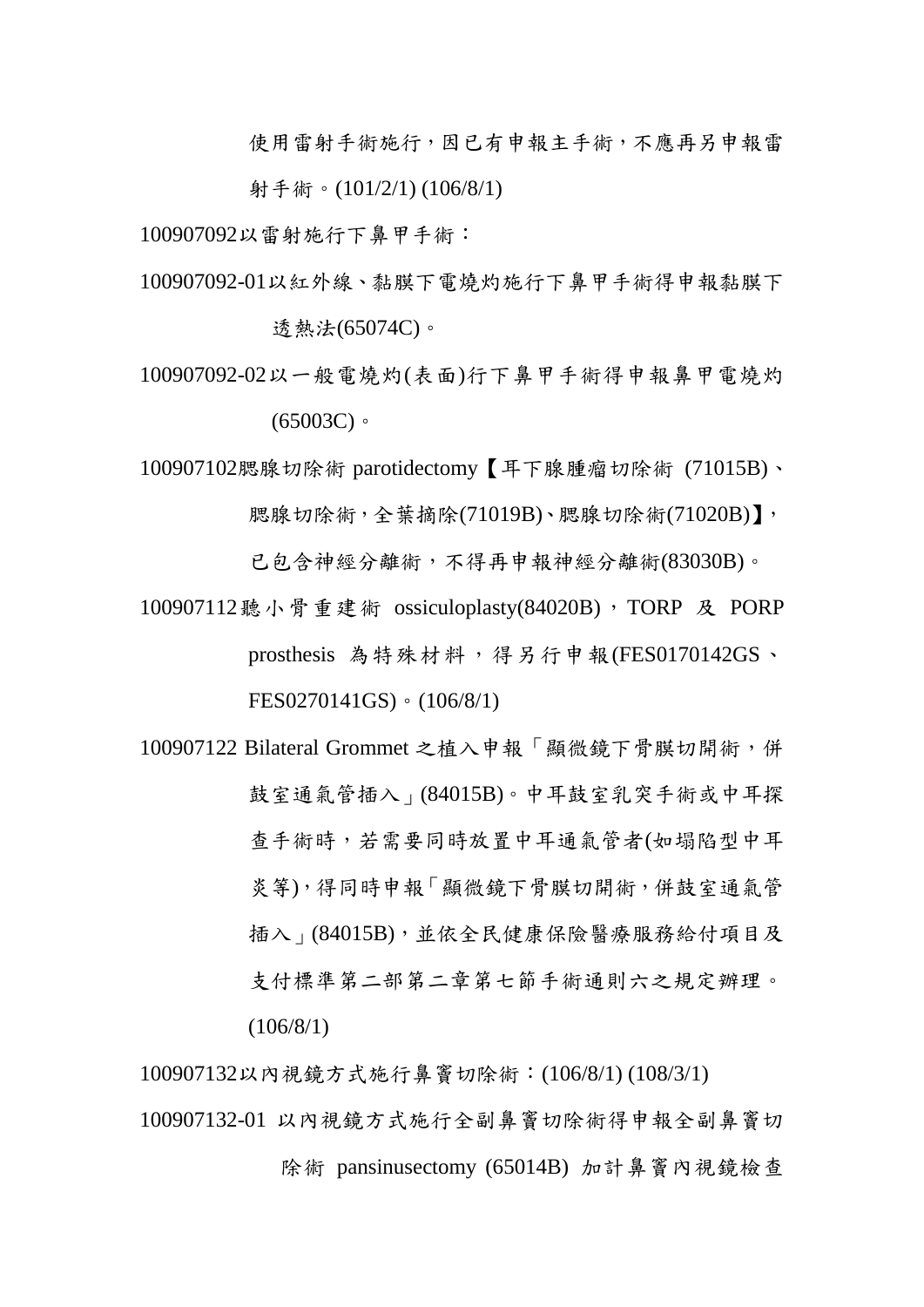Sinoscopy (28003C)申報;另以內視鏡方式施行多副鼻 竇 切 除 術 , 得 申 報 多 副 鼻 竇 切 除 術 multiple sinusectomy(65013B) 加 計 鼻 竇 內 視 鏡 檢 查 Sinoscopy(28003C)。(106/8/1) (108/3/1)

- 100907132-02「全副鼻竇切除術」(65014B)為打開所有的鼻竇口含鼻 外及口內徑路。並把鼻竇發炎組織及迷路腔式清除乾 淨;「內視鏡功能鼻竇手術」(65063B/65064B)是打開 鉤狀突、切除前篩竇、將上頷竇開口擴大及移除發炎 組織。(108/3/1)
- 100907142鼻中膈鼻道成形術(單側)、鼻中膈鼻道成形術(雙側)、鼻雷 射手術需附手繪圖或照片或 X 光片。異常申報案例則依 專案審查。因外傷引起之鼻變形,依醫療專業認定施行, 得申報鼻成形術(65034B)。(106/8/1)
- 100907152整形美容之鼻成形術屬於自費項目,不可申報鼻成形術  $(65034B) \cdot (106/8/1)$
- 100907162 Eagle syndrome 手術:internal (trans-oral), external (transcervical) approach 得申報環咽肌切開術(cricopharyngeal myotomy, 66026B), 但如有切除部份 parotid gland(須有 組織報告),得改以 parotidectomy, excision (71020B)申報。  $(106/8/1)$
- 100907172 Auricle pseudocyst 原則申報 excision of preauriclular fistula or cyst (84005C), 若是造成耳殻明顯變形需切除部分軟骨 (需有組織報告),得申報外傷性耳成形術 traumatic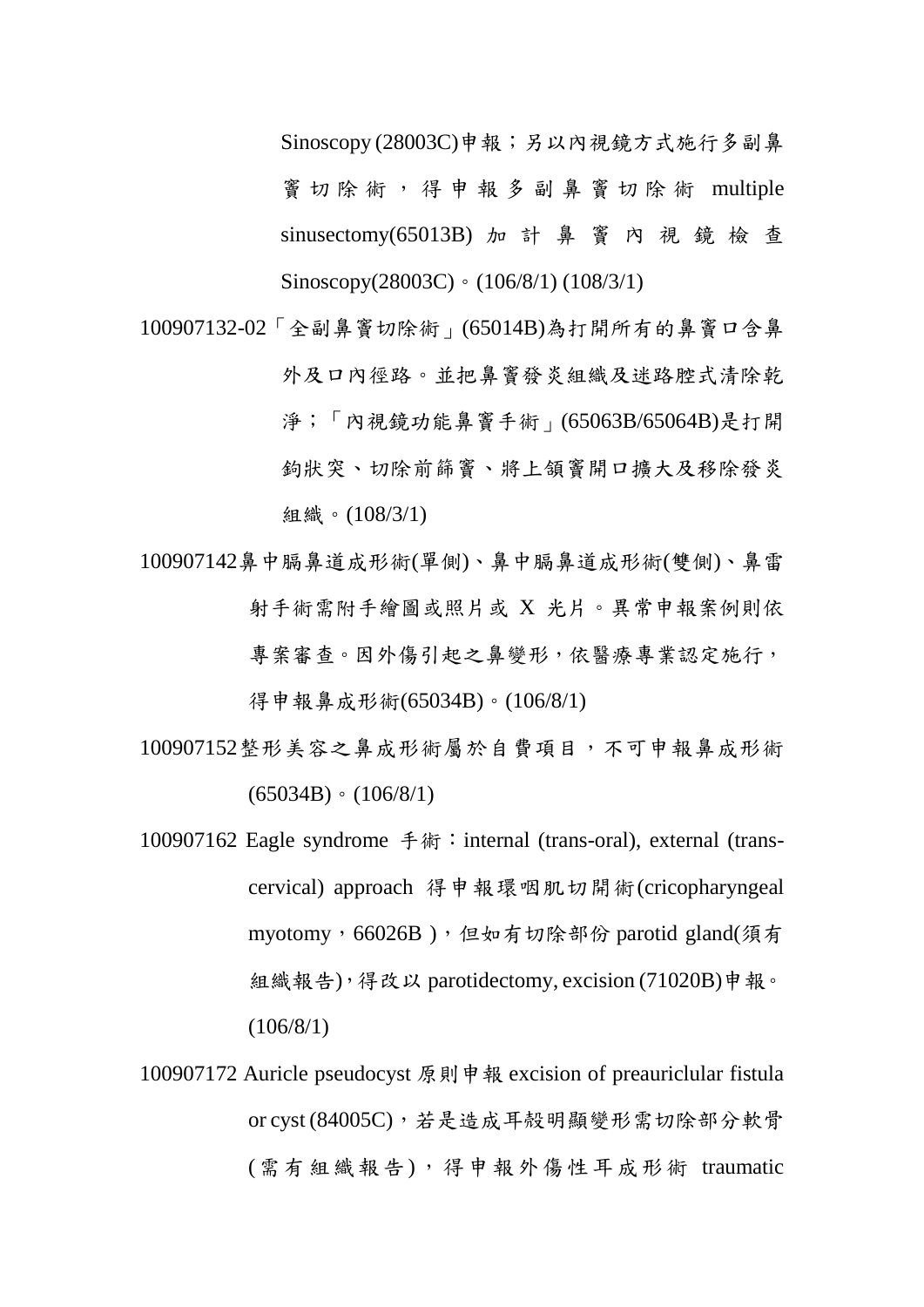otoplasty (84011B)。若僅為處置,得申報皮下腫瘍、囊腫 抽吸 (47044C)。(106/8/1)

- 100907180 手 術 執 行 懸 壅 垂 軟 腭 咽 喉 整 形 術 (uvulopalatopharyngoplasty,UPPP),病歷需記載扁桃腺肥 大、snoring、apnea、morning headache、arousal、或 daytime somnolence 等一種以上症狀。(106/8/1)
- 100907192 Sudden deafness 病人進行 transtympanic steroid injection, 門診得申報顯微鏡下耳內注射(54009B);開刀房若設有專 屬耳用內視鏡二氧化碳雷射為統,則得申報二氧化碳雷射 手術(62020C),若執行鼓膜切開後再注射,則得申報顯微 鏡/內視鏡下鼓膜切開術(84007C)。(106/8/1)(110/6/1)
- 100907202喉內視鏡顯微手術(Laryngoscopic microsurgery,LMS),均 得申報複雜性喉直達鏡並做聲帶或會厭軟骨腫瘤切除或
	- $$ \frac{1}{2}$  (complicated laryngoscopy, 66032B) 。(106/8/1)
- 100907212高頻熱凝療法(radiofrequency, RF, 83079B)(106/8/1)
- 100907222-01應符合全民健康保險醫療服務給付項目及支付標準規
	- 定之適應症。

100907222-02不得申報用於

- a. inferior turbinate 來治療 nasal obstruction。
- b. soft palate 來治療 snoring 或 Obstructive sleep apnea syndrome(OSAS)。
- c. tongue base 來治療 snoring 或 OSAS。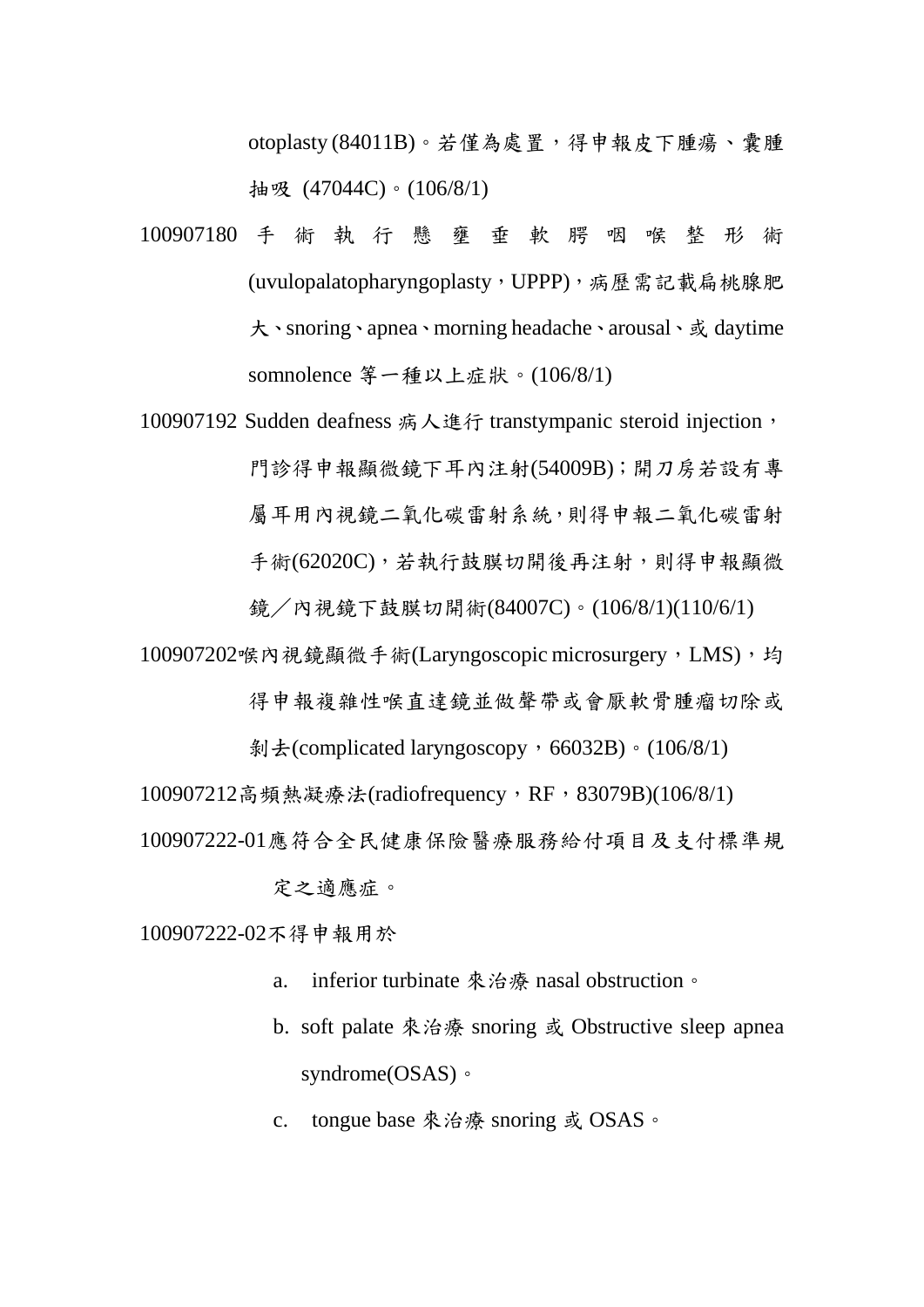#### **100908**耳鼻喉、頭頸外科用藥

100908011類固醇鼻噴劑之開立,一個月以1~2瓶為原則。口服抗組織

胺及口服類固醇,得視病情需要與類固醇鼻噴劑同時開立。  $(106/8/1)$ 

100908021多樣抗組織胺之同時開立,要慎重使用,必要時:(106/8/1) 100908021-01長效及短效抗組織胺可互相搭配使用。

100908021-02口服與鼻噴抗組織胺,必要時可以同時使用。

100908021-03特殊情況下,口服與鼻去充血劑、類固醇可同時開立。

100908031依病情需要得開立化痰藥物如 ambroxol(如 mucosolvan)、

carbocysteine( $\psi$  muco syrup) guaiacol glycolate( $\psi$  guaphen

syrup)等。(106/8/1)

100908041抗生素之開立:(106/8/1)

- 100908041-01使用第一線抗生素,只要病歷記載完整,有適應症,應 尊重臨床醫師意見。
- 100908041-02若病情需要使用第一線以外之抗生素或併用兩種抗生 素,應依「全民健康保險藥物給付項目及支付標準」第

10節抗微生物劑 通則辦理,且病歷需詳實記載。

100908051 12歲(含)以下兒童及不適合服用固型製劑之病人方得使用

口服液劑(包括抗生素)。(106/8/1)

100908061抗微生物製劑使用(106/8/1)

100908061-01清淨 (clean)的手術傷口:術前一小時給予,術後追加以

不超過24小時為限。

100908061-02清淨但易受污染(clean-contaminated)的手術傷口:手術